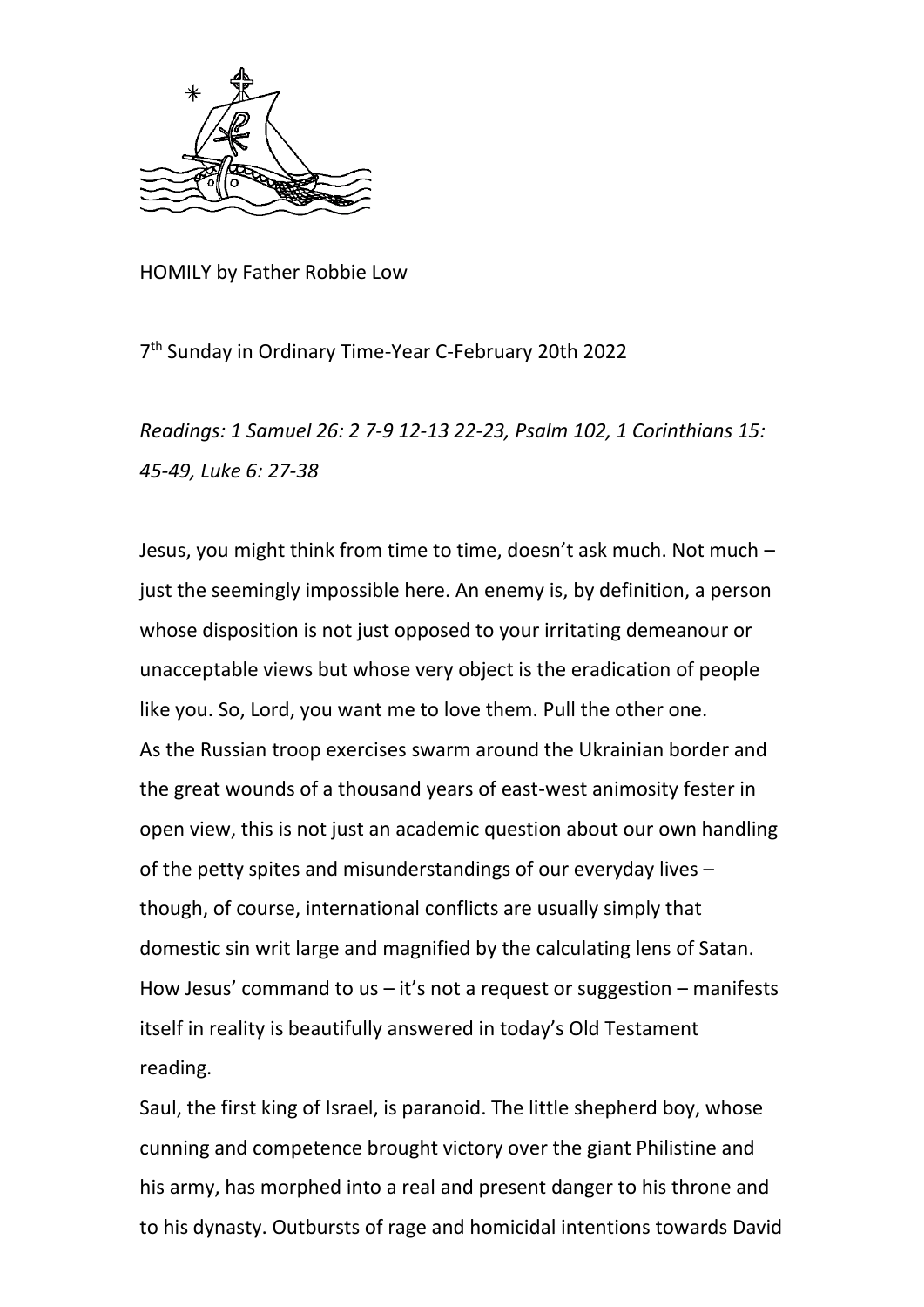have led to the flight and exile of this now, guerrilla leader. The obvious solution for David is to seek the life of his sometime patron and now, literally, mortal enemy. .

On two occasions this becomes a real possibility. Prior to today's account there had been an incident where Saul, pursuing David, had inadvertently nipped into the very cave in which David was hiding and, in the immortal words of the Living Bible translation, 'gone to the bathroom'. So consumed was Saul by his royal efforts that he was oblivious to David cutting off a corner of his wisely discarded cloak. When the newly purged Saul rejoined his troops and at a safe distance, David was able to brandish the little rag of regal cloak as evidence of his loyalty. 'Coulda killed ya but didn't'. Saul weeps and repents and returns home after extracting a willing promise from David not to prevent the succession of his dynasty – David's beloved buddy, Jonathan. But today, the old evil has rekindled in Saul's mind. The power of David grows. The dynastic marriage has failed, Saul's paranoia is rampant. His troops are sent out to destroy the wild dog of the desert. This time David, under cover of darkness, goes to the very heart of the enemy camp and steals Saul's spear and water jar. David's companion, Abishai, recommends an instant and final solution. Kill him now. But David will not. Saul, for all his wickedness, remains the Lord's anointed – with David in waiting.

So we come to the reveal. David, having regained the far peak with his trophies, calls on Saul to acknowledge the truth of David's loyalty and call off the dogs of war. Huge embarrassment for Saul, horrific embarrassment for his security detail etc. Saul goes home. David is wise enough not to join him.

With the benefit of hindsight we can see David's wisdom. Saul falls to the Philistines on Mount Gilboa, the dynastic problem is solved when his